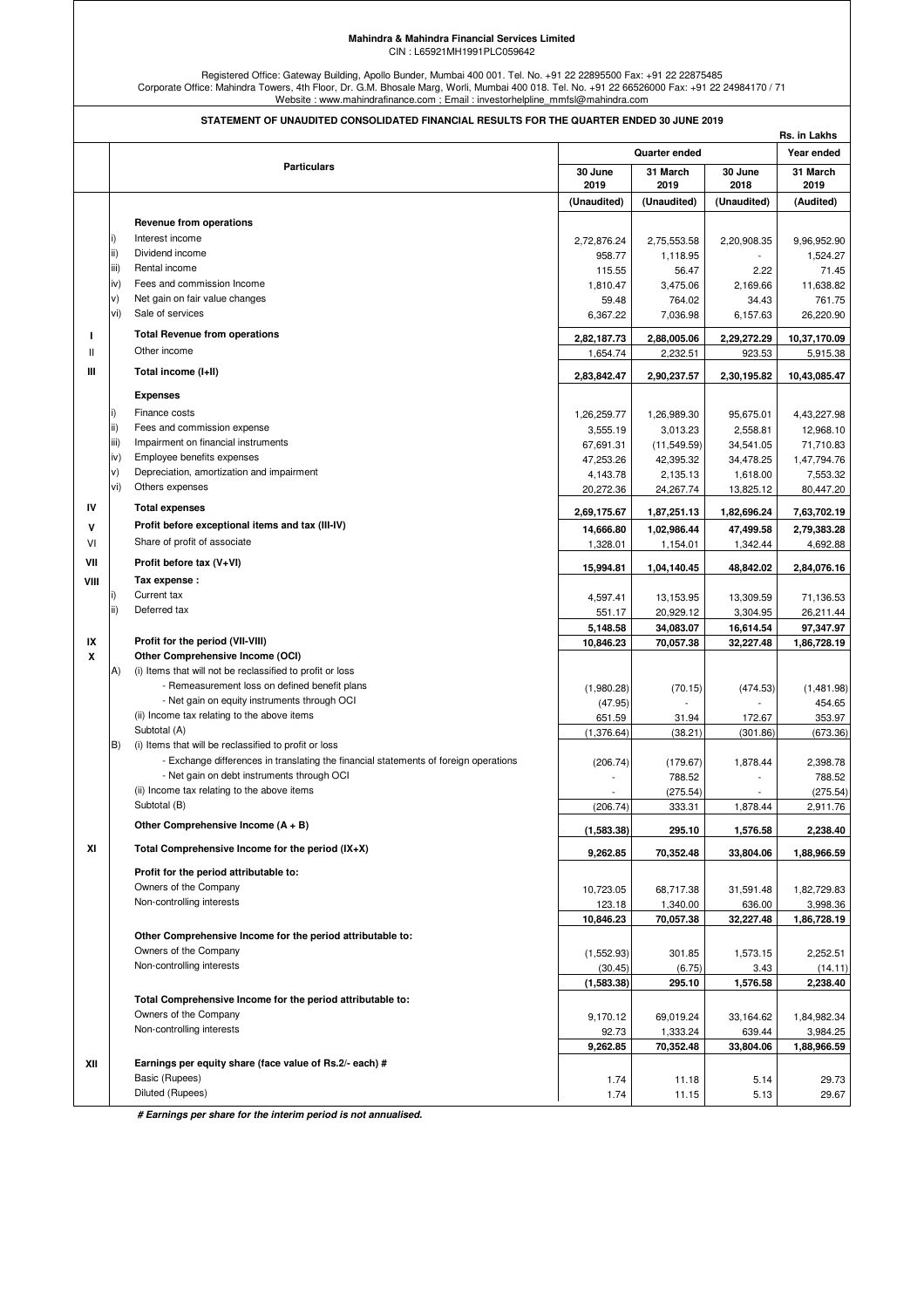## **STATEMENT OF UNAUDITED STANDALONE FINANCIAL RESULTS FOR THE QUARTER ENDED 30 JUNE 2019**

|              |      |                                                           |                          |              |                | Rs. in Lakhs |
|--------------|------|-----------------------------------------------------------|--------------------------|--------------|----------------|--------------|
|              |      |                                                           | Quarter ended            |              |                | Year ended   |
|              |      | <b>Particulars</b>                                        | 30 June                  | 31 March     | 30 June        | 31 March     |
|              |      |                                                           | 2019                     | 2019         | 2018           | 2019         |
|              |      |                                                           | (Unaudited)              | (Audited)    | (Unaudited)    | (Audited)    |
|              |      |                                                           |                          |              |                |              |
|              |      | Revenue from operations                                   |                          |              |                |              |
|              | i)   | Interest income                                           | 2,36,646.01              | 2,41,125.35  | 1,91,162.28    | 8,61,455.78  |
|              | ii)  | Dividend income                                           | 908.09                   | 1,069.00     |                | 1,388.00     |
|              | iii) | Rental income                                             | 115.55                   | 56.47        | 2.22           | 71.45        |
|              | iv)  | Fees and commission Income                                | 1,705.89                 | 2,518.09     | 1,672.39       | 8,691.76     |
|              | V)   | Net gain on fair value changes                            | 25.22                    | 749.69       | 17.64          | 683.87       |
| L            |      | <b>Total Revenue from operations</b>                      | 2,39,400.76              | 2,45,518.60  | 1,92,854.53    | 8,72,290.86  |
| $\mathbf{H}$ |      | Other income                                              | 1,849.67                 | 2,434.90     | 1,112.81       | 8,690.31     |
| Ш            |      | Total income (I+II)                                       | 2,41,250.43              | 2,47,953.50  | 1,93,967.34    | 8,80,981.17  |
|              |      | <b>Expenses</b>                                           |                          |              |                |              |
|              |      | Finance costs                                             | 1,12,820.54              | 1,14,433.45  | 84,875.79      | 3,94,456.16  |
|              | ii)  | Fees and commission expense                               | 998.94                   | 684.20       | 239.30         | 3,047.83     |
|              | iii) | Impairment on financial instruments                       | 61,961.90                | (11, 445.03) | 29,383.62      | 63,520.83    |
|              | iv)  | Employee benefits expenses                                | 35,208.96                | 31,410.21    | 26,344.45      | 1,09,011.91  |
|              | v)   | Depreciation, amortization and impairment                 | 3,432.98                 | 1,730.23     | 1,326.73       | 6,022.52     |
|              | vi)  | Others expenses                                           | 16,356.78                | 21,666.22    | 10,577.28      | 66,677.73    |
| IV           |      | <b>Total expenses</b>                                     | 2,30,780.10              | 1,58,479.28  | 1,52,747.17    | 6,42,736.98  |
| v            |      | Profit before tax (III-IV)                                | 10,470.33                | 89,474.22    | 41,220.17      | 2,38,244.19  |
| VI           |      | Tax expense:                                              |                          |              |                |              |
|              | i)   | Current tax                                               | 3,194.00                 | 11,616.02    | 12,292.87      | 57,686.12    |
|              | ii)  | Deferred tax                                              | 433.10                   | 19,061.66    | 2,022.21       | 24,851.72    |
|              |      |                                                           | 3,627.10                 | 30,677.68    | 14,315.08      | 82,537.84    |
| VII          |      | Profit for the period (V-VI)                              | 6,843.23                 | 58,796.54    | 26,905.09      | 1,55,706.35  |
| VIII         |      | Other Comprehensive Income (OCI)                          |                          |              |                |              |
|              | A)   | (i) Items that will not be reclassified to profit or loss |                          |              |                |              |
|              |      | - Remeasurement loss on defined benefit plans             | (1,794.13)               | (86.88)      | (488.06)       | (1,324.60)   |
|              |      | - Net gain on equity instruments through OCI              | (47.95)                  |              |                | 454.65       |
|              |      | (ii) Income tax relating to the above items               | 643.70                   | 30.36        | 170.55         | 304.00       |
|              |      | Subtotal (A)                                              | (1, 198.38)              | (56.52)      | (317.51)       | (565.95)     |
|              | B)   | (i) Items that will be reclassified to profit or loss     |                          |              |                |              |
|              |      | - Net gain on debt instruments through OCI                |                          | 788.52       |                | 788.52       |
|              |      | (ii) Income tax relating to the above items               | $\overline{\phantom{a}}$ | (275.54)     | $\overline{a}$ | (275.54)     |
|              |      | Subtotal (B)                                              |                          | 512.98       | $\overline{a}$ | 512.98       |
|              |      | Other Comprehensive Income $(A + B)$                      | (1, 198.38)              | 456.46       | (317.51)       | (52.97)      |
| IX           |      | Total Comprehensive Income for the period (VII+VIII)      | 5,644.85                 | 59,253.00    | 26,587.58      | 1,55,653.38  |
| x            |      | Earnings per equity share (face value of Rs.2/- each) #   |                          |              |                |              |
|              |      | Basic (Rupees)                                            | 1.11                     | 9.56         | 4.38           | 25.33        |
|              |      | Diluted (Rupees)                                          | 1.11                     | 9.54         | 4.37           | 25.28        |
|              |      |                                                           |                          |              |                |              |

 **# Earnings per share for the interim period is not annualised.**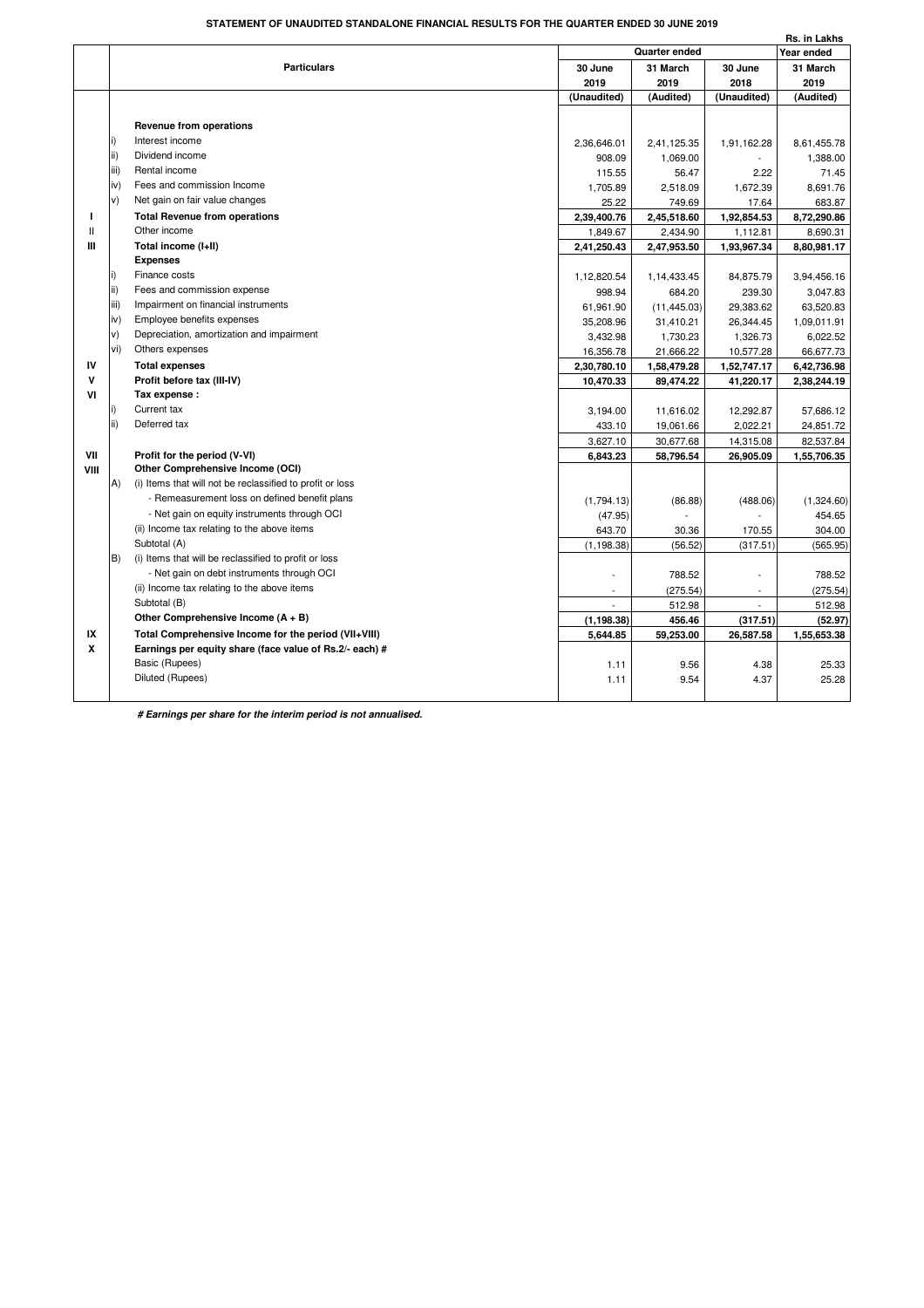## **Notes:**

- **1)** The above financial results of the Company have been prepared in accordance with Indian Accounting Standards ('Ind AS') notified under the Companies (Indian Accounting Standards) Rules, 2015 as amended by the Companies (Indian Accounting Standards) Rules, 2016, prescribed under section 133 of the Companies Act 2013 ('the Act') read with relevant rules issued thereunder and the other accounting principles generally accepted in India. Any application guidance/ clarifications/ directions issued by the Reserve Bank of India or other regulators are implemented as and when they are issued/ applicable.
- **2)** The above financial results have been reviewed by the Audit Committee and subsequently approved by the Board of Directors of the Company at its meeting held on 23 July 2019.
- **3)** The Consolidated financial results include the unaudited financial results of the subsidiaries Mahindra Insurance Brokers Limited (80%), Mahindra Rural Housing Finance Limited (98.43%), Mahindra Asset Management Company Private Limited (100%), Mahindra Trustee Company Private Limited (100%), Mahindra and Mahindra Financial Services Limited Employees' Stok Option Trust (MMFSL ESOP Trust), Mahindra Rural Housing Finance Limited Employee Welfare Trust (MRHFL EWT), Mahindra Finance CSR Foundation and unaudited financial results of a Joint Venture company, Mahindra Finance USA LLC (49%), in the United States, which has been consolidated as an associate under equity method of accounting. The standalone financial results of Mahindra Finance USA LLC, MMFSL ESOP Trust, MRHFL EWT and Mahindra Finance CSR Foundation which does not constitute a material component of the consolidated financial results have been certified by the management.
- **4)** In compliance with Regulation 33 of the Securities Exchange Board of India ("SEBI") (Listing Obligations and Disclosure Requirements) Regulations, 2015, a limited review of financial results for the quarter ended 30 June 2019 has been carried out by the Statutory Auditors. The Consolidated figures for the corresponding quarter ended 30 June 2018 and for the quarter ended 31 March 2019 as reported in these financial results have been approved by the Company's Board of Directors, but have not been subjected to review.
- **5)** The Standalone figures for the last quarter of the previous year are the balancing figures between audited figures in respect of the full financial year and the published yearto-date figures up to third quarter. The Consolidated figures for the last quarter of the previous year are the balancing figures between audited figures in respect of the full financial year and the year- to-date figures up to third quarter approved by the Company's Board of Directors.
- **6)** There is no separate reportable segment as per Ind AS 108 on 'Operating Segments' in respect of the Company. The Segment Reporting in respect of the Unaudited Consolidated Financial Results is given in Appendix 1.
- **7)** The Company has adopted Ind AS 116, Leases, effective 1 April 2019 using modified retrospective method of transition. Adoption of this standard did not have a material effect on unaudited financial results for the quarter ended 30 June 2019.
- **8)** During the quarter ended 30 June 2019, the Company along with Mahindra Asset Management Company Private Limited (MAMCPL) and Mahindra Trustee Company Private Limited (MTCPL), wholly-owned subsidiaries of the Company, has entered in to a share subscription agreement and shareholders agreement to form a 51:49 Joint Venture with Manulife Asset Management (SIngapore) Pte. Ltd. (Manulife). Pursuant to these agreements, the Manulife will make an equity investment aggregating to US \$ 35.00 million to acquire 49% of the share capital of MAMCPL & MTCPL. The Company is awaiting regulatory approval for this transaction.
- **9)** Pursuant to the offer made by National Housing Bank (NHB), the Board of Directors of the Company, at its meeting held on 27 March 2019, had approved the acquisition of 1,18,91,511 equity shares of Rs.10/- each of Mahindra Rural Housing Finance Limited, a subsidiary of the Company, at a premium of Rs. 231.16, for cash, aggregating to Rs. 28,677.57 lakhs. During the current quarter ended 30 June 2019, the Company had settled the entire amount of obligation as per the terms and conditions of the agreement.
- **10)** During the quarter ended 30 June 2019, the Company has incorporated a Wholly-owned subsidiary company, namely, Mahindra Finance CSR Foundation, under the provisions of section 8 of the Companies Act, 2013 for undertaking the CSR activities of the Company and its subsidiaries.
- **11)** All secured NCD's issued by the Company are secured by pari-passu charges on Aurangabad office and exclusive charge on receivables under loan contracts, owned assets and book debts to the extent of 100% of outstanding secured NCD's.
- **12)** During the quarter ended 30 June 2019, the Company has made an investment of Rs.1,000.00 lakhs in Mahindra Asset Management Company Private Limited, its wholly owned subsidiary, by subscription to 1,00,00,000 equity shares of face value of Rs.10/- each, for cash, at par, fully paid up on a rights basis.
- **13)** Previous period / year figures have been regrouped / reclassified, wherever found necessary, to conform to current period / year classification.

**Mahindra & Mahindra Financial Services Limited For and on behalf of the Board of Directors**

**Place : Mumbai**

**Date : 23 July 2019 Ramesh Iyer Vice-Chairman & Managing Director**